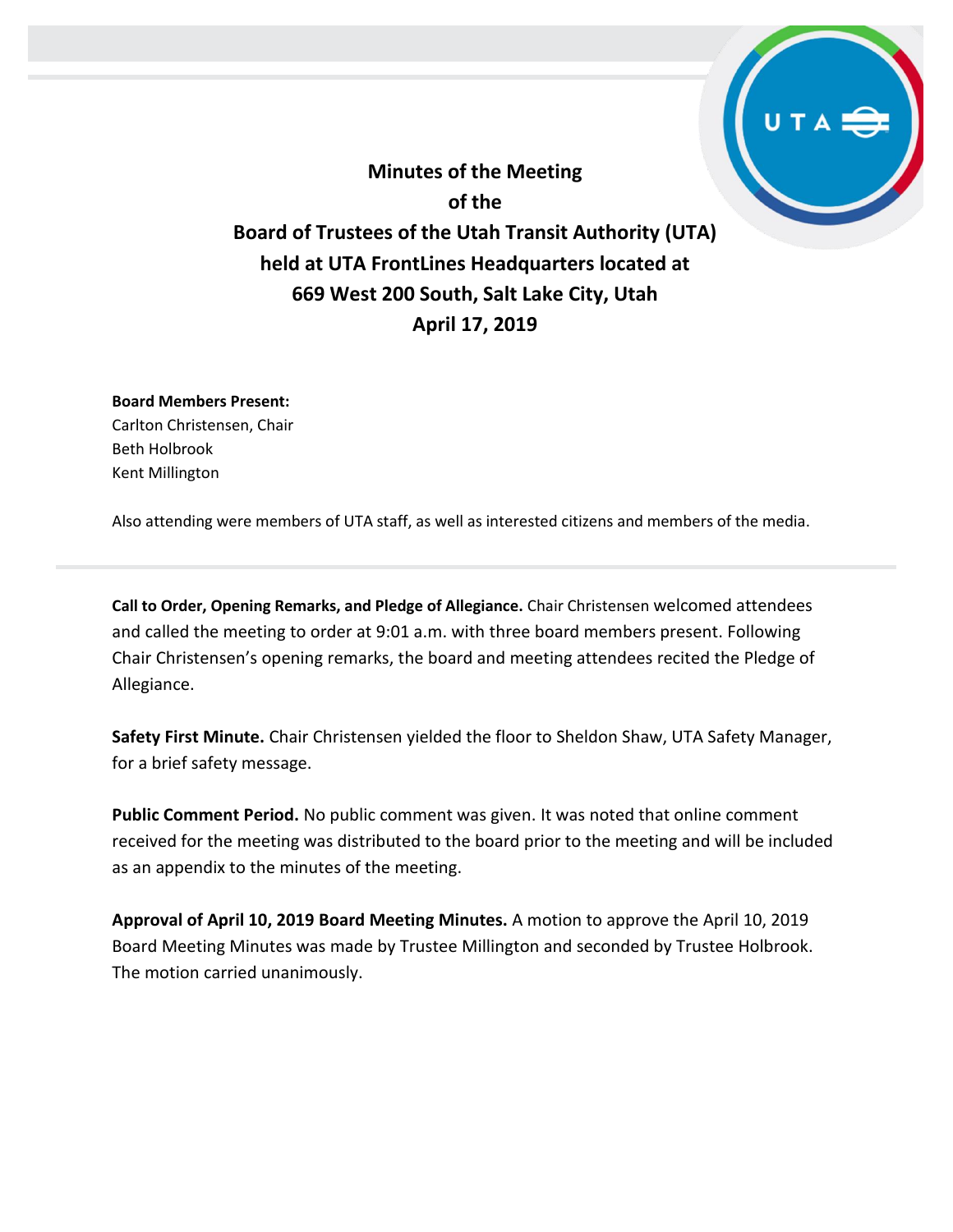#### **Agency Report.**

**Light Rail Overhaul Program.** Steve Meyer, UTA Interim Executive Director, introduced the management team overseeing the light rail overhaul program, including Eddy Cumins, UTA Chief Operating Officer; Jeff LaMora, UTA Light Rail General Manager; and Kyle Stockley, UTA Manager of Vehicle Overhaul & Bus Support. The management team then delivered a presentation on the light rail fleet, overhaul program, and benefits of performing the overhaul work in-house.

Discussion ensued. Questions on revenue sources for performing the overhaul work, ease of maintenance improvements, savings realized from the program, process for determining which vehicles are eligible for overhaul, potential for accelerating the program, costs associated with accelerating the program, impact of overhauls on vehicle life, results from other agencies that are further along than UTA in their vehicle refurbishment programs, and the number of partner agencies with overhaul programs were posed by the board an answered by staff. Trustee Millington asked for additional information on the financial costs to accelerate the overhaul program and the impact on a vehicle's useful life.

**UVX Budget and Right of Way Update.** Mr. Meyer reviewed the overall Utah Valley Express (UVX) budget and the UVX right of way budget. Discussion ensued. Questions on the timeline for project closeout and timeline for finalizing the project's right of way settlements were posed by the board and answered by Mr. Meyer.

**EFC – PMI 2019 Project of the Year Award.** Mr. Meyer announced that the UTA information technology department was recently given the Project Management Institute (PMI) of Northern Utah Chapter Project of the Year Award for its development work on the electronic fare collection system.

**Point of the Mountain Alternatives Analysis.** Mr. Meyer provided clarification on the Point of the Mountain alternatives analysis study discussed during the April 10, 2019 board meeting. He summarized key points related to the study's funding. He stated that all modes, including bus, will be considered in the study. Mr. Meyer then spoke about the importance of UTA's participation in planning efforts to meet the future transportation needs of the rapidly growing Wasatch Front area. He reiterated that UTA is focused on providing service in the present, but still must look at future needs. He also emphasized that the alternative analysis study requires a small investment from UTA to determine the feasibility of alignments to inform land use choices.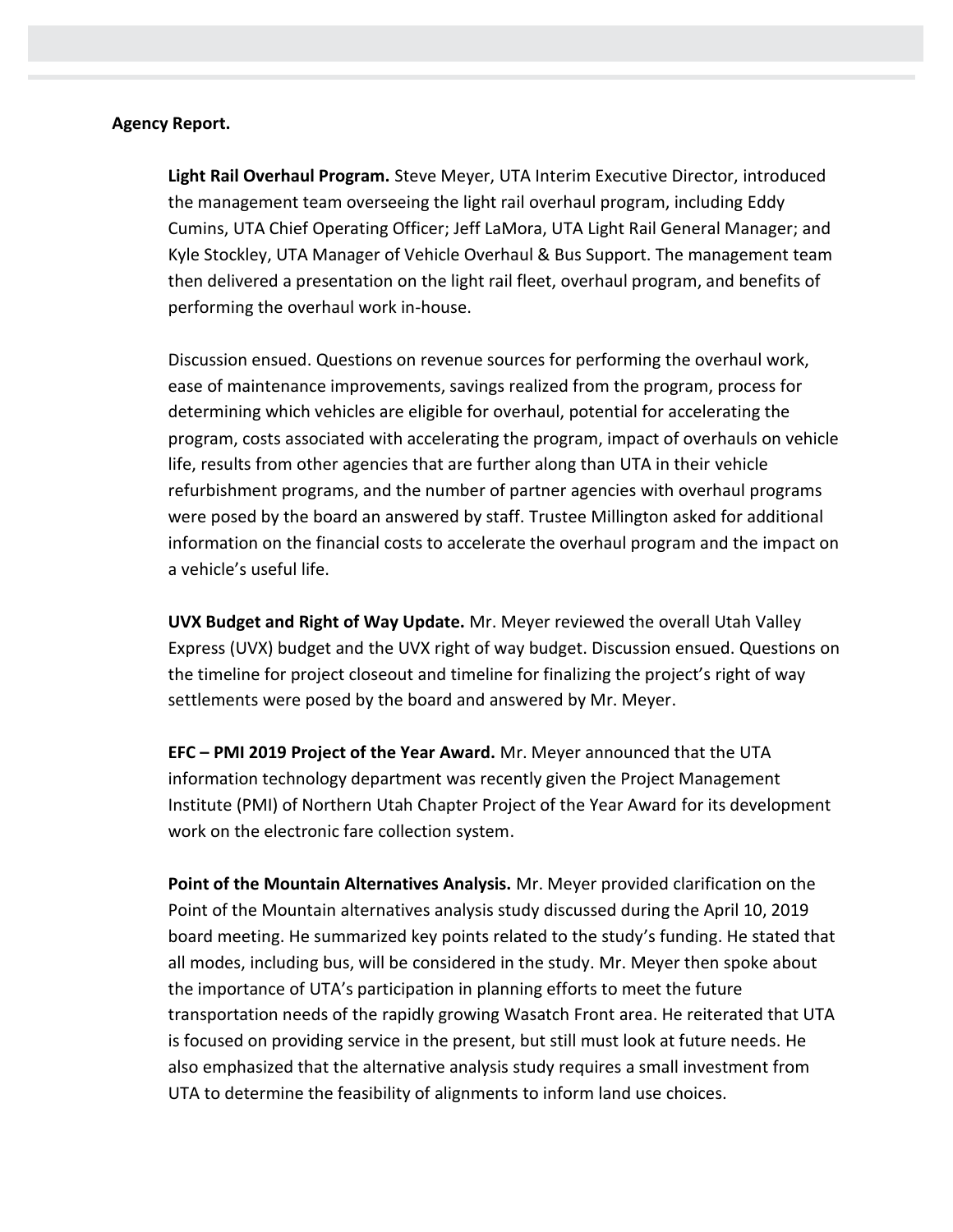Discussion ensued. A question on the timeframe of the process from study to development was posed by the board and answered by Mr. Meyer. Chair Christensen requested an update on planning efforts at the north and south ends of the UTA commuter rail corridor.

**Quarterly Investment Report.** Troy Bingham, UTA Comptroller, summarized the quarterly investment report. Discussion ensued. Questions on the liquidity of the Public Treasurer's Investment Fund, advantages of using one fund over another, and maturities of bonds in the Public Treasurer's Investment Fund were posed by the board and answered by Mr. Bingham.

### **Contracts, Disbursements, Change Orders, and Pre-Procurements.**

**Contract: Joint Vendor Managed Inventory (The Aftermarket Parts Co.).** Todd Mills, UTA Senior Supply Chain Manager, described the contract, which allows the agency to procure vendor-managed inventory services to address challenges associated with parts availability for buses. Discussion ensued. Questions on the type of parts included in the contract, UTA's total financial commitment on the contract, impacts to current inventory, and options for reducing prices using current technologies (e.g., 3-D printing) were posed by the board and answered by Mr. Mills.

A motion to approve the contract was made by Trustee Millington and seconded by Trustee Holbrook. The motion carried unanimously with aye votes from Trustee Millington, Trustee Holbrook, and Chair Christensen.

#### **Discussion Items.**

**Amending Board Policy 4.1.3 – Process for Establishing Board Policies.** Lisa Bohman, UTA Compliance Officer, outlined a proposed process for adopting board policies. Discussion ensued. A question on how the new process differs from past practice was posed by the board and answered by Ms. Bohman. Following the discussion, the board informally agreed to support the policy process as outlined.

#### **Other Business.**

**Next Meeting.** The next meeting of the board will be on Wednesday, April 24, 2019 at 9:00 a.m.

**Closed Session.** Chair Christensen indicated there was a need for a closed session to discuss strategy related to collective bargaining. A motion for a closed session was made by Trustee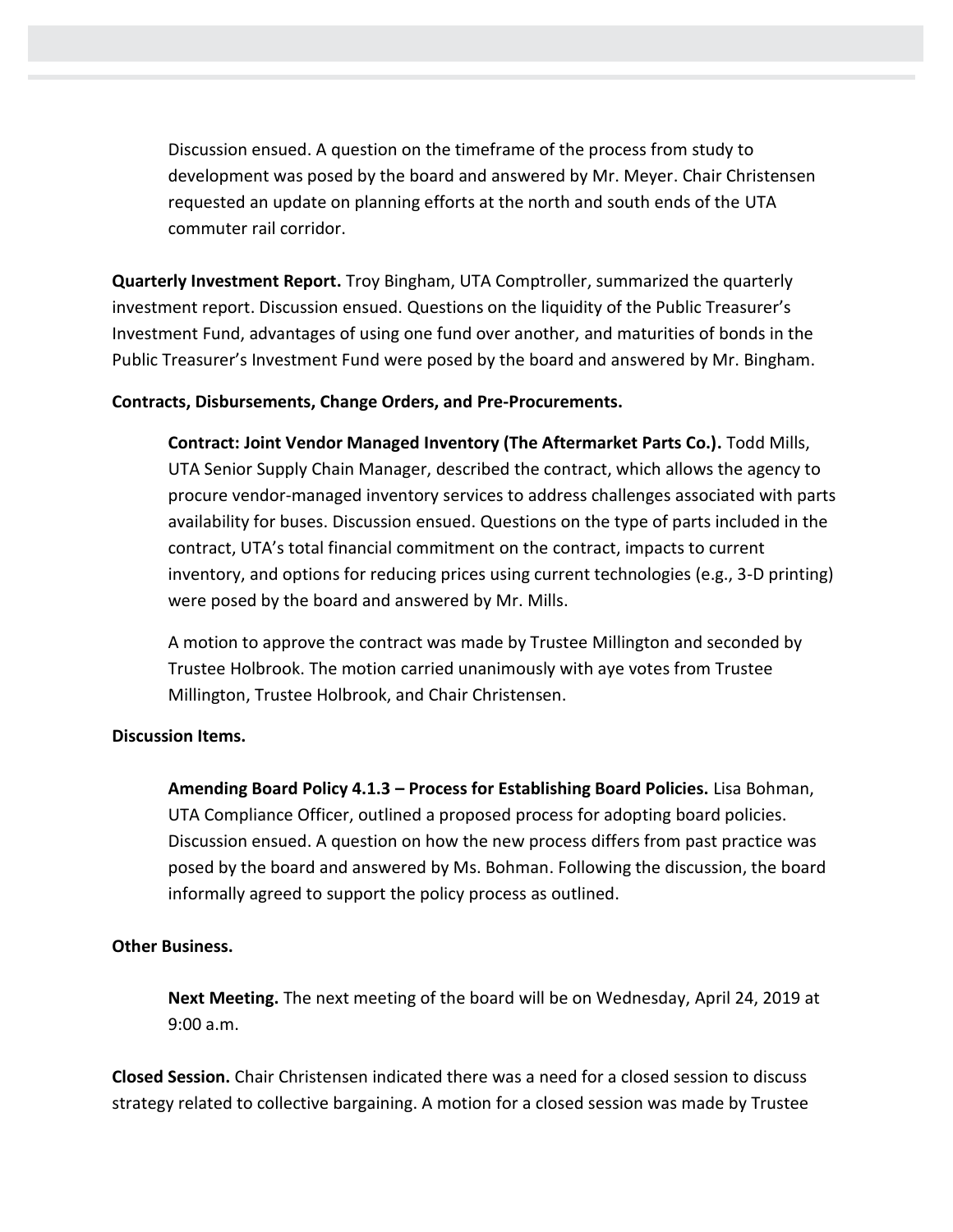Millington and seconded by Trustee Holbrook. The motion carried unanimously and the board entered closed session at 10:01 a.m.

**Open Session.** A motion to return to open session was made by Trustee Millington and seconded by Trustee Holbrook. The motion carried unanimously and the board returned to open session at 11:11 a.m.

**Adjournment.** The meeting was adjourned at 11:12 a.m. by motion.

Transcribed by Cathie Griffiths Executive Assistant to the Board Chair Utah Transit Authority [cgriffiths@rideuta.com](mailto:cgriffiths@rideuta.com) 801.237.1945

*This document is not intended to serve as a full transcript as additional discussion may have taken place; please refer to the meeting materials, audio, or video located at <https://www.utah.gov/pmn/sitemap/notice/528191.html> for entire content.*

*This document along with the digital recording constitute the official minutes of this meeting.*